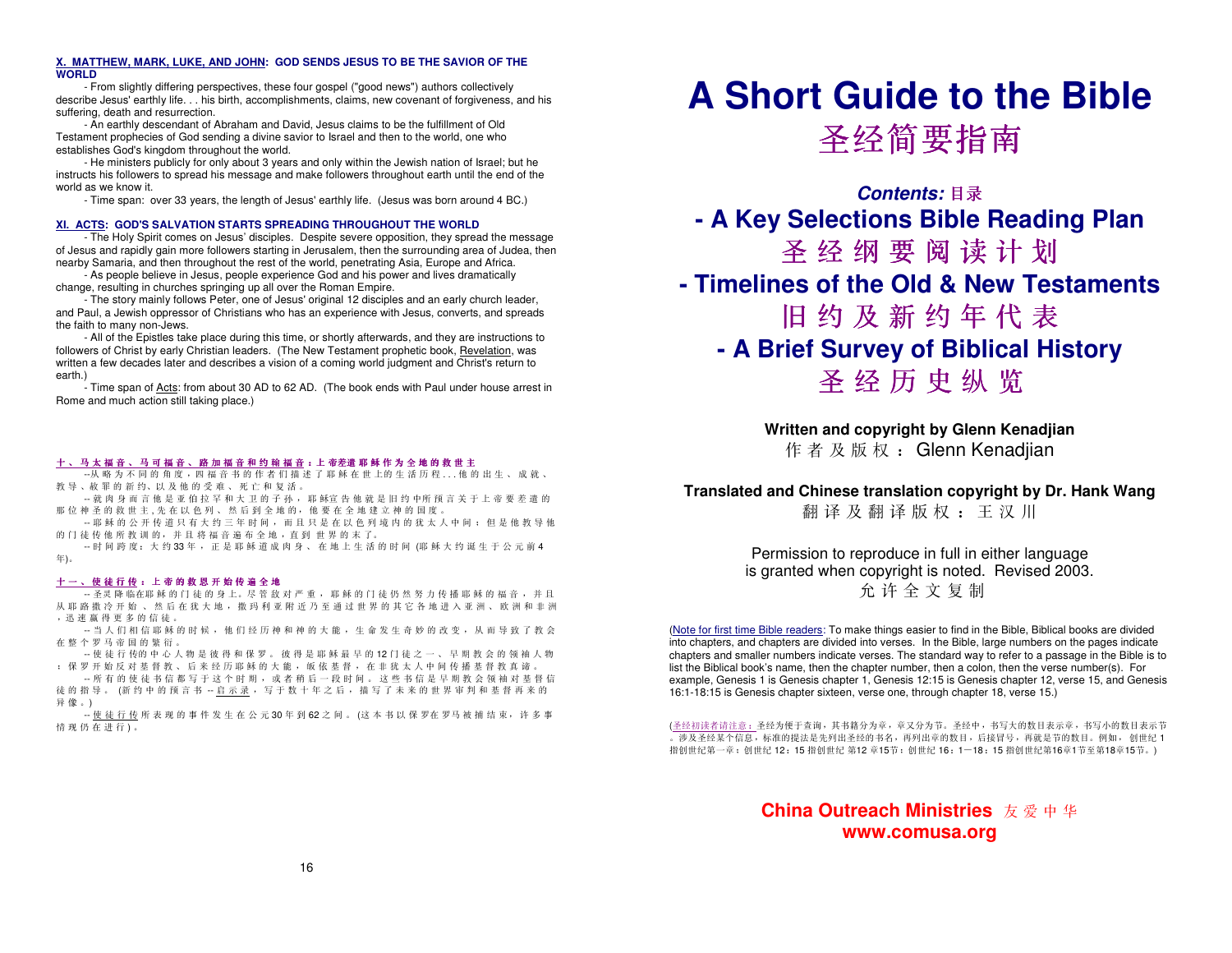### **Introduction to the Key Selections Bible Reading Plan**

A lot of people want to read and understand the Bible. However, typically what happens is that a person starts at the first page, reads until the third or fourth book, then gives up- feeling lost, confused or bewildered. The problem is that the Bible is a collection of 66 books of various literary types and the significance of each section is often easily not seen apart from careful study. Also parts are like a textbook that contains important information but is not very interesting reading. Fortunately, many parts of the Bible are very readable.

This plan is a guide to the parts which (according to the author's understanding and opinion) are:

- -- Important -- Important -- Fairly understandable (when read in order)<br>-- Interesting reading -- Give an overview of the whole Bible
- -- Give an overview of the whole Bible

#### **How are the readings organized?**

 The Old Testament readings and the New Testament readings are arranged in chronological order and are grouped according to major occurrences. For sections that are very long (e.g., Old Testament Laws), only a sampling has been included. Even though all of the Old Testament events happened and were written hundreds of years before the New Testament, Old and New Testament readings are alternated to get you into the New Testament sooner and to help you compare and contrast the two testaments.

 The individual selections are around four chapters long and deal (usually) with one main topic. Understanding them, however, often depends on the previous selections. So it is highly recommended you read them in order.

#### **How long will it take?**

 Depending on your reading speed and depth of attention, each individual selection should take about 15 to 30 minutes to read. There are about 60 selections. If you read one new selection a day, you will finish in about two months. If you read one a week, you will take a little over a year.

#### **How can I get the most out of my readings?**

 To help keep straight with what is going on in your readings, regularly consult the timelines and "A Brief Survey of Bible History" in this booklet, or use some other short Bible guide.

 However, the Bible is not just a record of events. The Bible claims to give knowledge of God and understanding of our selves, as well as direction into how to have a relationship with God and experience fulfilling life. For each selection, ask yourself three questions:

1) What is this saying about **God** (and **Christ**)? (What he is like, cares about, and what his intentions are)

 2) What is this saying about **people**? (What we are like, care about, and what our intentions are)

 3) What is this saying about **my life**? (What my life is like, what I care about, and what my intentions are)

 Lastly, as you come upon parts you do not understand, or do not make sense to you, see if you can talk with someone who knows the Bible well to find help. To go more in depth, you may also want to join in a Bible study group (if you are not already in one).

#### 五 、 <sup>撒</sup> <sup>母</sup> <sup>耳</sup> <sup>记</sup> <sup>上</sup> 、 <sup>下</sup> : <sup>在</sup> <sup>确</sup> <sup>立</sup> <sup>了</sup> <sup>一</sup> <sup>个</sup> " <sup>大</sup> <sup>众</sup> " <sup>国</sup> <sup>王</sup> <sup>之</sup> <sup>后</sup> , <sup>上</sup> <sup>帝</sup> <sup>检</sup> <sup>选</sup> <sup>了</sup> <sup>一</sup> <sup>个</sup> <sup>献</sup> <sup>身</sup> <sup>于</sup> <sup>神</sup> <sup>的</sup> <sup>国</sup> <sup>王</sup> <sup>统</sup> <sup>治</sup> <sup>以</sup> 色 <sup>列</sup> , <sup>并</sup> <sup>和</sup> <sup>他</sup> <sup>立</sup> <sup>约</sup>

- ——为 了 回 答 人 民 需 要 一 个 君 王 的 要 求 , 上 帝 批 准 先 知 撒 母 耳 膏 立 扫 罗 为 以 色 列 的 第 一 个 国<br>工 王 。
- -- 虽然 强健 、 仪 表 堂 堂 , 但 是 扫 罗 偏 离 真 道 , 固 执 己 见 ; 因 此 , 上 帝 指 示 撒 母 耳 膏 立 牧 羊<br>杜 士 卫 为 新 王 娃大卫为新王
- 。 -- 直到扫罗死后数年 , <sup>大</sup> 卫才登上王位 。 <sup>他</sup> 一登基 , <sup>就</sup> 确立耶路撒冷为首都 ; <sup>他</sup> 统一 <sup>了</sup> <sup>全</sup> <sup>国</sup> , <sup>并</sup> 领导以色列人民最终 <sup>占</sup> <sup>领</sup> <sup>了</sup> <sup>所</sup> 有的应许之地

 。 -- 大卫一生 <sup>中</sup> <sup>显</sup> 示出性格和行为的前后不一 ; <sup>但</sup> 是他献身于上帝 , <sup>上</sup> 帝也和他立约 , <sup>保</sup> 证大卫王的一个子孙将登上王位,而且他的王国将持续永远。<br>法体施旦法签(杨桂法称)中的士贺公契具士卫王这一

。 --- 诗体作品诗篇 (抒情诗集 )中 <sup>的</sup> 大部分都是大卫王这一时期写成的

ー 31 H H H H <u>H M M</u> (31 H N 来 ) + H ス H カ M B & ス エ エ と - I A <sub>2</sub> コ Q OO 年以 前大 卫 王 开 始 其 统 治)。<br>--- <u>撒 母 耳 上 、 下</u> 中 的 事 件 涵 盖 了 100 多 年 的 时 间 (大约公 元 前 1000 年以 前大 卫 王 开 始 其 统 治)。

## 六 、 <sup>列</sup> <sup>王</sup> <sup>记</sup> <sup>上</sup> 、 <sup>下</sup> : <sup>由</sup> <sup>于</sup> <sup>以</sup> <sup>色</sup> <sup>列</sup> <sup>的</sup> <sup>后</sup> <sup>裔</sup> <sup>不</sup> <sup>断</sup> <sup>违</sup> <sup>背</sup> <sup>神</sup> <sup>的</sup> <sup>旨</sup> <sup>意</sup> , <sup>上</sup> <sup>帝</sup> <sup>惩</sup> <sup>罚</sup> <sup>甚</sup> <sup>至</sup> <sup>抛</sup> <sup>弃</sup> <sup>了</sup> <sup>以</sup> <sup>色</sup> <sup>列</sup>

-- 所罗门 继 承 父 亲 大 卫 的 王 位 , 在 耶 路 撒 冷 建 立 圣 殿 , 用 智 慧 领 导 以 色 列 . . . 但 是 , 他 娶 了<br>许 冬 从 叔 五 子 为 尹 , 并 县 丝 开 始 崇 拜 其 它 神 许多外邦女子为妻,并最终开始崇拜其它神。

りシカかメ」カ安,元叔ミカ和赤江教旨家:<br>-- 在他死后,以色列分裂成两个国家:<br>-- 南国"独士" -- 句任耶吹撒吟 -- 又殿

南国"犹大", 包括耶路撒冷、圣殿、犹大和便雅悯的部族,统治者是大卫王的一个后裔<br>

北 <sup>国</sup> " <sup>以</sup> 色列 " , <sup>包</sup> 括其余的十个部落 。因 为多流血政变导致 <sup>了</sup> <sup>高</sup> 于这个王 <sup>国</sup> <sup>之</sup> 上的数个朝代 。

-- 北 国 忽 视 了 以 利 亚 、 以 利 沙 等 先 知 的 预 言 性 警 告 , 最 终 亡 国 , 被 亚 述 人 掳 到 亚 述 , 从 此<br>正 也 没 有 近 回 劫 土 再也没有返回故土

 。 -- 犹大 <sup>国</sup> <sup>在</sup> 短期 <sup>内</sup> <sup>回</sup> <sup>归</sup> 上帝 , <sup>但</sup> 是北 <sup>国</sup> <sup>覆</sup> 灭后过 <sup>了</sup> <sup>大</sup> 约一百年 , <sup>犹</sup> 大重蹈覆辙 。 <sup>耶</sup> 路撒冷被 攻 陷 , 犹 大 国 民 被 巴 比 伦 军 队 掳 到 巴 比 伦<br>一生 知 耶 利 坐 预 言 犹 士 的 被 地 悠 县 堑 叫

 <sup>国</sup> <sup>民</sup> <sup>巴</sup> <sup>比</sup> <sup>巴</sup> <sup>比</sup> 。 -- 先知耶利米预言犹大的被掳将是暂时的 , <sup>因</sup> <sup>为</sup> 上帝将让那些幸存的忠实的臣民 <sup>回</sup> <sup>到</sup> 应许之地 (他 预言一个新的、更好的契约将要到来。)<br>"好吧门的诗体作具答言,任道书和雅歌都

——所罗门的诗体作品<u>箴言,传道书和雅歌</u>都是他在位期间的创作。从 所罗门退位到被掳到<br>巴比松的数百年间,出现了一些传道的失知, 哈了是巨六道, 所有的失知书都是关于这些失知 巴比伦的数百年间,出现了一些传道的先知。除了最后六篇,所有的先知书都是关于这些先知的

-- <u>列王记上、下</u>记载的事件持续了数百年(耶路撒冷被巴比伦人劫掠发生在公元前600年前<br>F\ 后) 。

## <u>七 、历代 志 上 、下</u> : 撒 母 耳 记 上 、 下 和 列 王 记 上 、 下 所 记 载 的 事 件 的 重 述。<br>

## 八 、 <sup>以</sup> <sup>斯</sup> <sup>拉</sup> <sup>记</sup> 、 <sup>尼</sup> <sup>希</sup> <sup>米</sup> <sup>记</sup> <sup>和</sup> <sup>以</sup> <sup>斯</sup> <sup>帖</sup> <sup>记</sup> :幸 <sup>存</sup> <sup>的</sup> <sup>忠</sup> <sup>实</sup> <sup>的</sup> <sup>臣</sup> <sup>民</sup> <sup>回</sup> <sup>到</sup> <sup>应</sup> <sup>许</sup> <sup>之</sup> <sup>地</sup>

-- 时 间 延 续 : 以 <u>斯 拉</u> 发 生 在 耶 路 撒 冷 陷 落 后 70 年。 正 是 先 知 耶 利 米 所 预 言 的 时 间 阶 段 。 (预<br>京 共 耶 利 来 立 歌 一 以 西 往 共 和 但 以 理 主 一 都 具 左 被 坡 列 巴 比 公 之 一 明 回 写 成 的 、 言书耶<u>利米哀歌、以西结书和但以理书</u>,都是在被掳到巴比伦这一期间写成的)。<br>四日从公波波斯人上领 波斯王塞鲁王全连我士人回到我士地 -- 巴 <sup>比</sup> 伦被波斯人 <sup>占</sup> <sup>领</sup> 。 <sup>波</sup> 斯王赛鲁士允许犹太人 <sup>回</sup> <sup>到</sup> 犹大地 。 -- 在这一百年 <sup>间</sup> , <sup>犹</sup> 太人主要分为三组 <sup>回</sup> <sup>归</sup> , <sup>先</sup> 后 <sup>由</sup> <sup>所</sup> 罗 <sup>巴</sup> <sup>伯</sup> 、 <sup>以</sup> 斯拉和尼希米率领 。 -- 以斯拉记描述耶路撒冷圣殿是如何重建的 ; <sup>尼</sup> 希米记描述 <sup>了</sup> <sup>耶</sup> 路撒 冷的 护城墙的重建 ; <sup>以</sup> 斯·帖记 表 现 以 斯·帖 如 何 成 为 波 斯 皇 后 , 以 及 她 如 何 利 用 自 己 的 影 响 解 救 她 的 犹 太 同 胞 。<br>。 重 归 故 团 的 犹 土 人 見 云 屮 对 眠 U ト ※ 的 重 亜 州 的 ※ 切 关 注 , <sup>以</sup> -- 重归故园的犹太人显示出对服从上帝的重要性的密切关注一当河以回时观众八亚位对孤次二节的三支上的出现大正。<br>-- 最后三部先知书,<u>哈这书,撒迪利亚书,玛拉基书</u>都写于这一时期<br>-- 这段时间延续了十<u>约一百年,川均由县后一些事</u>处发出大公元前*4*  。 -- 这段时 <sup>间</sup> <sup>延</sup> 续 <sup>了</sup> <sup>大</sup> 约一百年 。 (<sup>旧</sup> <sup>约</sup> <sup>中</sup> <sup>最</sup> 后一些事件发生在公元前 420 年前后)。

## 九 、 <sup>两</sup> <sup>约</sup> <sup>之</sup> <sup>间</sup> :

犹太历史书, 通常参照 伪 经 。 这 些 史 书 描 述 两 约 之 间 四 百 多 年 的 历 史 。 它 们 表 明 犹 太 人 再<br>同 重 新 回 列 崇 拜 側 検 和 其 它 神 明 的 旧 做 一 它 们 碰 续 保 挂 卷 其 政 治 和 楼 神 上 得 列 拯 教 的 照 胡 也 没 有 重 新 回 到 崇 拜 偶 像 和 其 它 神 明 的 旧 辙 。 它 们 继 续 保 持 着 从 政 治 和 精 神 上 得 到 拯 救 的 愿 望 。<br>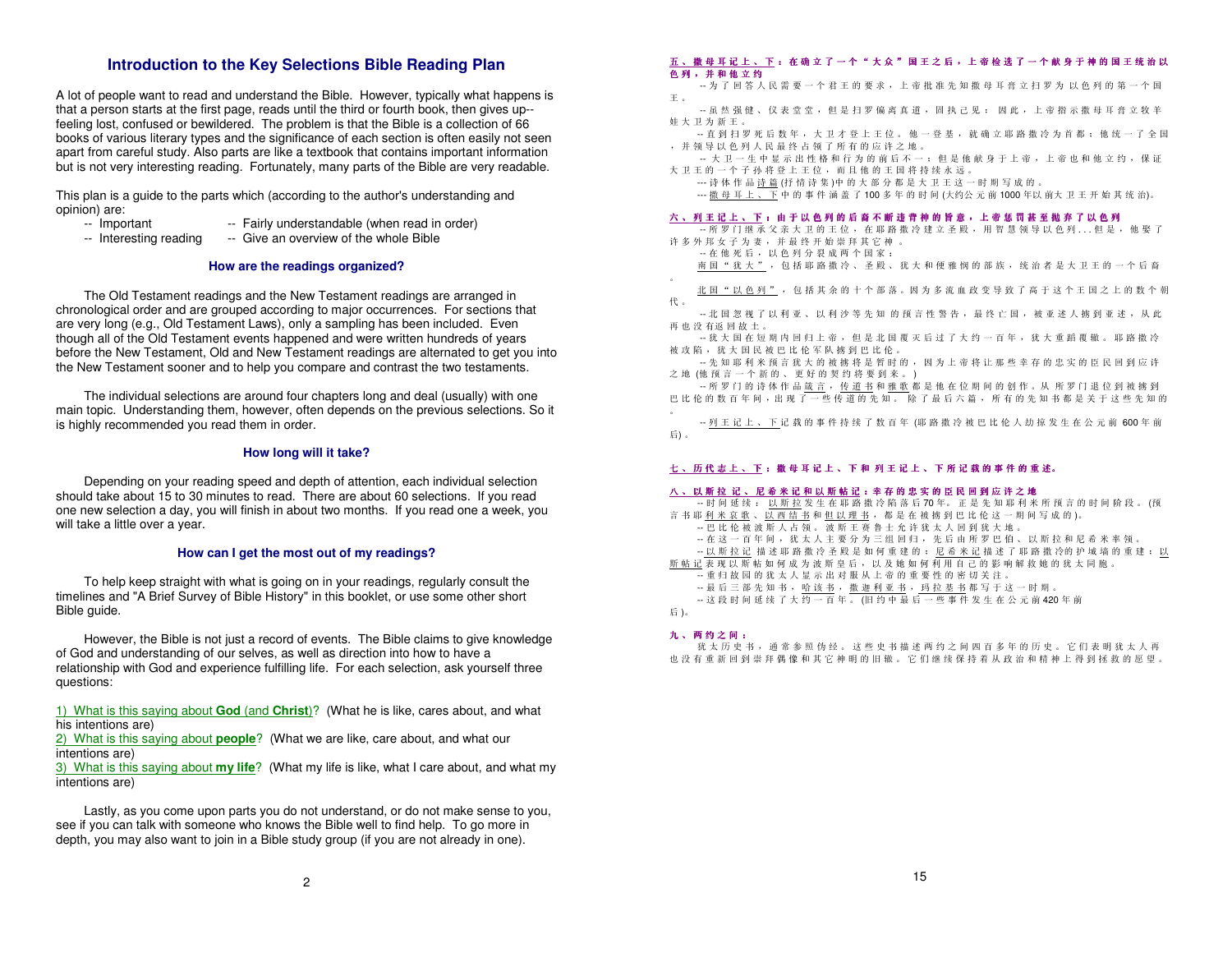#### **V. I & II SAMUEL: AFTER ESTABLISHING A "POPULAR" KING, GOD CHOOSES A KING OVER ISRAEL WHO IS DEVOTED TO GOD AND MAKES A COVENANT WITH HIM**

 - In response to the people's pleading for a king, God authorizes the prophet Samuel to anoint (appoint) Saul as Israel's first king.

 - Although a strong and imposing looking leader, Saul soon seeks his own way more than God's; so God instructs Samuel to anoint the shepherd boy David as the new king.

 - David does not take over as king until years later at Saul's death, but once he does he establishes Jerusalem as the capitol, he unifies the nation, and he leads Israel to finally take possession of all of the promised land.

 - David's character and behaviors are inconsistent throughout his life, but he is devoted to God and God makes a covenant promising David a descendant who will have a throne and a kingdom that lasts forever.

- Much of the poetic book of Psalms (a collection of lyrics) comes from David during this time.

- Time span of I & II Samuel: over 100 years. (David starts ruling shortly before 1000 BC.)

#### **VI. I & II KINGS: AFTER SUCCEEDING GENERATIONS CONTINUALLY DISOBEY HIM, GOD PUNISHES AND EVENTUALLY SCATTERS ISRAEL**

 - Solomon succeeds his father David, builds a temple in Jerusalem and leads Israel with wisdom-but he marries many foreign women and eventually starts worshiping other gods.

- Upon his death, Israel splits into two kingdoms:

The Southern Kingdom, "Judah", contains Jerusalem and the temple and consists of the tribes of Judah and Benjamin. It is continually ruled by a descendant of David.

The Northern Kingdom, "Israel", consists of the remaining ten tribes. There are many bloody coups resulting in numerous dynasties over this kingdom.

 - The Northern Kingdom ignores the prophetic warnings of Elijah, Elisha and others and finally ends up being taken captive by the Assyrians, a captivity from which these tribes never return.

 - Judah has brief periods of turning back to God, but it keeps relapsing and about 100 years after the Northern Kingdom falls, Jerusalem is conquered and the Judeans are taken captive by Babylonians and moved to Babylon.

 - The prophet Jeremiah predicts that Judah's captivity will be temporary for God will return a faithful remnant to the promised land (and he gives a prophecy that a new and better covenant is coming).

- The poetic books Proverbs, Ecclesiastes and Song of Songs (Solomon) are set during Solomon's reign; and all but six of the Old Testament prophetic books concern prophets who lived and ministered during the several hundred years after Solomon's reign until Judah's subsequent captivity in Babylon.

- Time span of I & II Kings: hundreds of years. (Jerusalem is devastated by the Babylonians around 600 BC.)

#### **VII. I & II CHRONICLES: A RETELLING OF THE EVENTS OF II SAMUEL AND I & II KINGS**

#### **VIII. EZRA, NEHEMIAH, AND ESTHER: GOD RETURNS A REMNANT OF FAITHFUL JUDEANS TO THE PROMISED LAND**

- Time lapse: Ezra takes up 70 years after the fall of Jerusalem, a time period predicted by Jeremiah. (The prophetic books Lamentations, Ezekiel, and Daniel take place during the captivity in Babylon.)

 - Babylon is conquered by Persia, and its king, Cyrus, allows the Judeans (i.e., Jews) to start to return to Judah.

 - During a hundred year period, Jews return mainly in three groups, led successively by Zerubbabel, Ezra, and Nehemiah.

- Ezra describes how the Jerusalem temple was rebuilt, Nehemiah describes the rebuilding of the protective walls around Jerusalem, and Esther describes how Esther became a queen of Persia and used her influence to save her fellow Jews.

- The Jews who return to the land show a significant concern with being obedient to God.
- The last three prophetic books, Haggai, Zechariah, and Malachi, are set during this time period.
	- Time span: ~100 years. (The last events in the Old Testament occur around 420 BC.)

#### **IX. PERIOD BETWEEN THE OLD AND NEW TESTAMENTS:**

 Jewish historical books, usually referred to as the Apocrypha, describe some events during the 400+ year gap between the end of the Old Testament and the start of the New. They relate that the Jews never again returned to the worship of idols and other gods, yet they continued to remain in need of deliverance, both politically and spiritually.

## 圣 经 纲 要 <mark>阅 读 计</mark> 划

许多人都想阅读并懂得圣经。但是,通常都会发生这样的事情,一个人从第一页开<br>台诗起,当诗到第三武老第四卷书的时候,武道充了,咸到迷生,退乱武老迷惑 片多八仰 芯 网 医开 锺 博 至 空 。 巴 定 , 通 並 仰 云 及 生 込 忏 的 事 用 , 一 '十 八 从 弟 一 '<br>始 读 起 , 当 读 到 第 三 或 者 第 四 卷 书 的 时 侯 , 就 放 弃 了 一 愿 到 迷 失 、 混 乱 或 者 迷 惑<br>问 顯 左 王 圣 经 出 ec 著 无 同 立 学 样 式 的 虫 焦 会 而 由 , 每 二 如 公 的 重 更 姓 日 右 通 。 问题在于 , <sup>圣</sup> 经由 66 卷不同文学样式的书集合而成 ; <sup>每</sup> 一部分的重要性只有通过认真的研究才能看出。此外,如同一本教科书,每一部分都包含着重要的信息,但<br>具法起来并不,完全感应期。公人就無的具。 圣经的还名观公司法姓徂严 认 真 的 研 究 才 能 看 出 。 此 外 , 如 同 一 本 教 科 书 , 每 一 部 分 都 包 含 着 重 要 的 <sup>。</sup><br>是 读 起 来 并 不 一 定 会 感 兴 趣 。令 人 鼓 舞 的 是 , 圣 经 的 许 多 部 分 可 读 性 很 强 。<br>

这个 计划是针对以下部分的学习指南 (根据作者的理解和观念):

| 一重要的           |  |                |  | -- 比较容易懂的(当按照顺序读的时侯 |  |  |  |  |
|----------------|--|----------------|--|---------------------|--|--|--|--|
| -- 感 兴 趣 的 阅 读 |  | -- 纵 览 圣 经 全 貌 |  |                     |  |  |  |  |

| 兴趣的阅读 | -- 纵 览 圣 经 全 貌 |  |
|-------|----------------|--|
|       |                |  |

## 怎 样 安 排 阅 读 资 **料** ?<br>

旧约和 新 约 的 阅 读 是 按 照 年 代 顺 序 和 主 要 事 件的 分 组 安 排 的 。 对 于 那 些 特 别 长<br>分 7刷 加 归 约 由 律 注 N , 只 句 抒 了 一 些 典 型 的 部 分 , 尽 签 旧 约 由 所 发 圧 的 事 姓 具 的 部 分 (例 如 旧 约 中 律 法 ), 只 包 括 了 一 些 典 型 的 部 分 。 尽 管 旧 约 中 所 发 生 的 事 件 是<br>在 新 约 之 前 粒 万 年 写 下 夹 的 一 旧 约 和 新 约 的 网 诗 具 衣 蜡 进 行 的 一 为 的 具 让 收 尽 种 斗 在新约之前数百年写下来的 , <sup>旧</sup> 约和新约的阅读是交错进行的 , <sup>为</sup> 的是让你尽快进入新约部分 , <sup>并</sup> 帮助你比较和对比两约 。

单独部分的长度大都在四个章节左右 , <sup>通</sup> 常都表现一个主题 。 <sup>弄</sup> 懂这些部分 , 经常依赖于以前的部分。因此,我主张你们按照顺序阅读。<br>

## 需 <sup>要</sup> <sup>多</sup> <sup>少</sup> <sup>时</sup> <sup>间</sup> <sup>完</sup> <sup>成</sup> <sup>阅</sup> <sup>读</sup> ?

取决于你的阅读速度和注意力的集中程度 。 <sup>每</sup> 一个独立的部分大约需要 15 到 30 分钟。这个计划包括大约60个部分。譬如说,如果你每天读一个新的部分,你大约<br>需要而不只完成图法,如果你每周法,个新的都公、你士约需要,怎么,点时间完成 需要两个月完成 阅读:如果你每周读一个新的部分,你大约需要一年多一点时间完成

## 我 怎 样 从 阅 读 中 得 到 最 大 效 益 ?<br>

为 了 帮 助 阅 读 的 顺 利 进 行 , 经 常 参 照 圣 经 年 代 表" 圣 经 历 史 简 明 提 纲 " , 或 者 其<br>63. 签 吧 % 画 它圣经简明纲 要。

尽 管 如 此 , 圣 经 并 不 以 仅 是 历 史 事 件 的 记 录 。 圣 经 声 称 要 把 上 帝 的 知 识 给 予 我 尽 管 如 此, 圣 经 并 不 以 仅 是 历 史 事 件 的 记 录 。 圣 经 声 称 要 把 上 帝 的 知 识 给 予 我<br>们 , 要 我 们 懂 得 如 何 把 上 帝 和 经 历 丰 盛 的 生 命 联 系 起 来 。 圣 经 还 声 称 要 把 异 像 给 予<br>人 巻 、 经 予 诗 孝 白 己 的 动 机 和 灵 魂 、 过 于 每 个 部 分 、 都 要 回 白 己 以 下 三 个 问 题 , 人类 , <sup>给</sup> 予读者 <sup>自</sup> <sup>己</sup> 的动机和灵魂 。对 于每个部分 , <sup>都</sup> 要问 <sup>自</sup> <sup>己</sup> 以下三个问题 :

1) 这 一 部 分 是 如 何 讲 述 上 帝 (和 基 <u>督) 的</u> ? (他 的 特 征 , 关 注 重 点 以 及 他 的 意 图 是 什 么 ) 1) 这 一 部 分 是 如 何 讲 述 上 帝 (和 基 督) 的 ? (他 的 特 征 , 关 注 重 点 以 及 他 的 意 图 是 什 么 )<br>2) 这 一 部 分 是 如 何 讲 述 民 众 的 ? (我 们 的 特 征 , 关 注 重 点 以 及 我 们 的 意 图 是 什 么 )<br>?) 这 一 部 分 是 加 何 进 述 我 的 生 会 的 ? (我 的 生 会 的 特 征 , 关 注 重 点 以 及 我 的 意 图 是 什 3) 这一部分是如何讲述我的生命的? (我的生命的特征,关注重点以及我的意图是什 么 )

最 后 ,当 你 读 到 不 懂 的 部 分 , 或 者 不 知 所 以 然 , 应 该 请 教 你 认 识 的 对 圣 经 很 懂 最后,当你读到不懂的部分,或者不知所以然,应该请教你认识的对圣经很懂<br>的人。记下心得和问题也是很有帮助的办法。要想进入更深的层次,最好参加查经<br>#F (加思依还没有参加的话) 班(如果你还没有参加的话)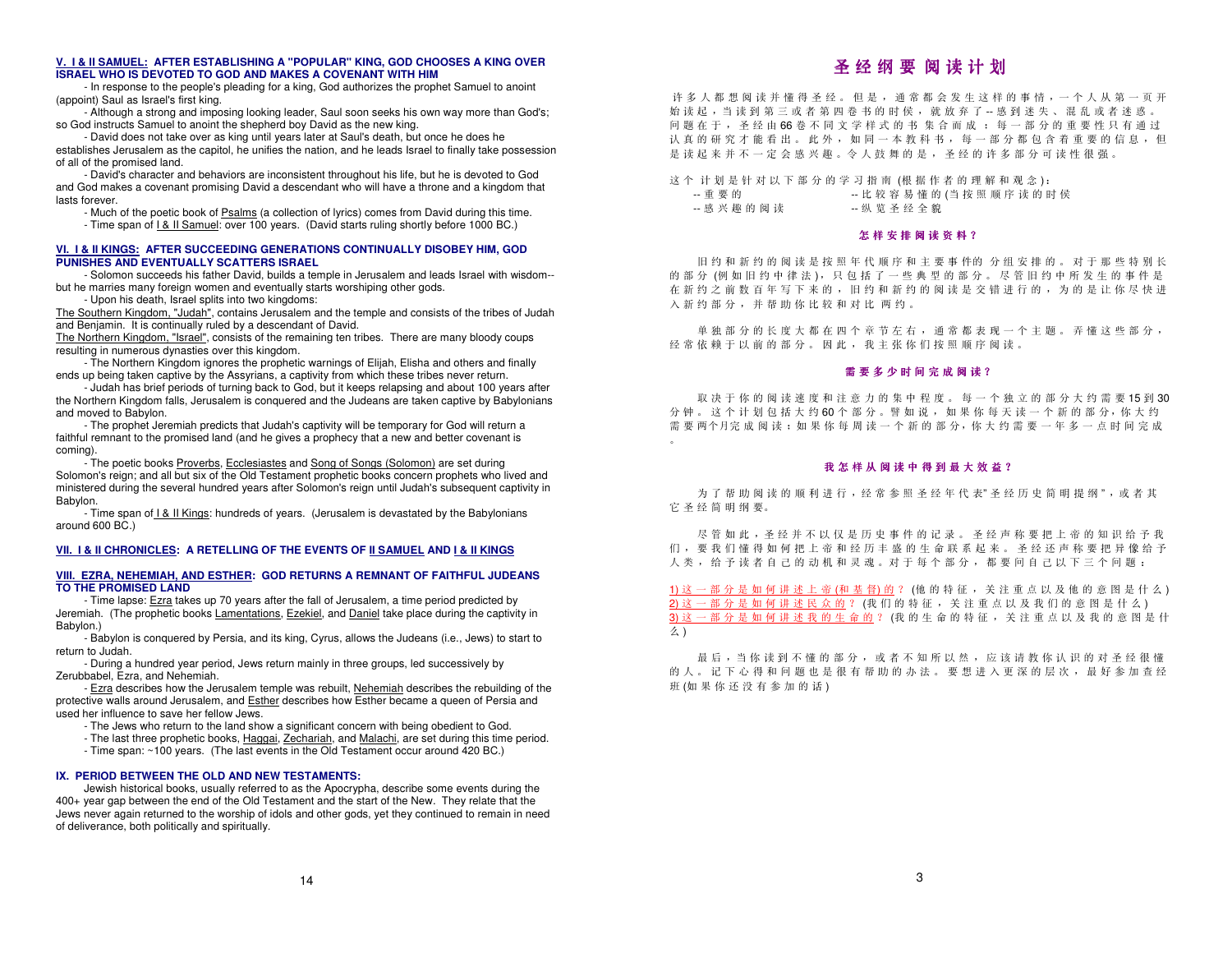### **A Key Selections Bible Reading Plan: A Guided Tour of Major Parts of the Bible**

#### **Old Testament: From Creation to Corruption to God's Promises to Abraham**

- Genesis 1-4. Creation and rebellion
- Genesis 6-9. Destruction by flood
- Genesis 11:1-9; 11:27-13:18; 15. Ethnic groups origins and covenant with Abra(ha)m
- Genesis 16:1-18:15: 21:1-7: 22. Abraham and tests of his faith

#### **New Testament: Jesus' Earthly Life As Told by Matthew**

- $\Box$  Matthew 1-4. Beginnings in Jesus' earthly life
- $\Box$  Matthew 5-7. The sermon on the mount
- $\Box$  Matthew 8-11. Miracles and disciples
- □ Matthew 12-15. Parables and other teachings
- Matthew 16-19. More teachings and events
- Matthew 20-23. Teachings and actions in Jerusalem
- $\Box$  Matthew 26-28. Suffering, death and resurrection

#### **Old Testament: The Generation of Israel that Departed Egypt**

- Genesis 25:19-26; 35:9-12; Exodus 1-4. Moses and the descendants of Abraham in Egypt
- □ Exodus 5:1-6:13; 7-8. Moses, Pharaoh and plagues
- Exodus 11:1-12:40; 14; 15:22-27; Psalm 105. Passover and departure from Egypt
- Exodus 19-21; 22:16-23:9; Leviticus 4:27-35. Ten Commandments and other covenant laws
- Leviticus 26; Psalm 1; 19:7-14; 119:1-32. Results of disregarding vs. treasuring God's laws
- Numbers 10:11-16; 10:33-11:35; 13-14. Grumbling, rebelling and consequences

#### **New Testament: Jesus' Earthly Life as Told by John**

- John 1-3. Beginnings
- $\Box$  John 4-6. Interactions with others
- John 7-10. Controversy about Jesus' identity
- $\Box$  John 11:1-14:14. Lazarus, reactions, and final meeting with disciples
- $\Box$  John 14:15-17:26. Final words
- □ John 18-21. Arrest, crucifixion, and appearances

#### **Old Testament: The Next Generation of Israel and the Following Generations**

#### **without Kings**

- Deuteronomy 1: 4:32-40; 5-7; 10:12-22. Moses' words to the next generation
- $\Box$  Joshua 1; 3; 5:1-6:21; 7. Joshua leads obedient Israelites into the promised land
- Joshua 23:1-24:31; Judges 2:6-23; Psalm 106. The Israelites return to disobedience

#### **New Testament: Beginning Years of Christianity**

- **□ Acts 1:1-5:16. The church's beginnings in Jerusalem**
- □ Acts 5:17-8:40. Persecution and the start of Christianity's spreading
- $\Box$  James 1-5. Practical encouragement to early Christians
- $\Box$  I Peter 1-5. Exhortations to holy living
- □ I John 1-5. Instructions on living in fellowship with God

#### **Old Testament: The First Three Kings of Israel**

- $\Box$  I Samuel 1; 3; 7:15-8:22; 10:17-11:15. Samuel and Israel's first king--Saul
- I Samuel 13:1-14; 15:16-23; 16:1-13; 17:1-18:9; 31. David and Saul
- □ Psalm 8: 14:1-3: 16: 23: 25: 139. Poetic writings of David
- II Samuel 5:1-5; 7; 11:1-17; 11:26-12:15; Psalm 51; 53:1-3. King David's covenant, and
- sin

## <u> 圣 经 历 史 纵 览</u>

圣 经 由 66 卷 书 汇 编 而 成 。 圣 经 分 为 旧 约 (英 文 缩 写 为 O.T) 新 约 (英 文 缩 写 为 N.T) 两 部 分 。 旧 约 写 于<br>公 元 前 粒 百 年 , 新 约 具 关 于 其 权 和 她 日 期 门 往 的 , 画 约 都 句 托 三 个 土 更 郊 分 , 公元前数 百年; 新约是关于基督和他的早期门徒的。两约都包括三个主要部分:

旧约历史书:从创世记到以斯 旧约历史书 : 从<u>创世记到以斯帖记</u><br>旧约诗体书 : 从<u>约伯记到所罗门的雅歌</u><br>旧约先知书 : 从<u>以塞亚书到玛拉基书</u> 旧 约 诗 快 书 · 从 <u>约 旧 叱 判 所 夕 门 的 雅 !</u><br>旧 约 先 知 书 : 从 <u>以 赛 亚 书</u> 到 <u>玛 拉 基 书</u>

新 约 历 史 书 : 从 <u>马 太 福 音</u> 到 <u>使 徒 行 传</u><br>新 约 使 往 其 (启) , 其 罢 甚 封 犹 士 其 : 新约使徒书 (信) : <sup>从</sup> 罗马书到犹 大书 新 约 先 知 书 : <u>启 示 录</u>

通 过 概 览 圣 经 的 历 史 书 , 我 们 可 以 对 圣 经 历 史 的 全 貌 列 出 以 下 这 样 一 个 简 明 提 纲 。 这 个 提 纲 可<br>以 帮 助 收 左 阅 读 圣 经 时 通 过 上 下 立 的 联 系 而 得 列 再 亿 的 理 解 一 ( " 约 〃 和 " 规 约 〃 具 一 回 車 一 孝 通过 概 览 圣 经 的 历 史 书 , 我 们 可 以 对 圣 经 历 史 的 全 貌 列 出 以 下 这 样 一 个 简 明 提 纲 。 这 个 提 纲 可<br>以 帮 助 你 在 阅 读 圣 经 时 通 过 上 下 文 的 联 系 而 得 到 更 好 的 理 解 。 ( " 约 " 和 " 契 约 " 是 一 回 事 - 都<br><sup>旦 洪</sup>一 种 连 选 西 它 连 的 也 过 一 ) 是讲一种许诺和应许的协议 。)

## 一 、 <sup>创</sup> <sup>世</sup> <sup>记</sup> : <sup>在</sup> <sup>上</sup> <sup>帝</sup> <sup>所</sup> <sup>创</sup> <sup>造</sup> <sup>的</sup> 、 <sup>然</sup> <sup>而</sup> <sup>反</sup> <sup>叛</sup> <sup>了</sup> <sup>的</sup> <sup>世</sup> <sup>界</sup> , <sup>神</sup> <sup>确</sup> <sup>立</sup> <sup>赐</sup> <sup>福</sup> <sup>的</sup> <sup>契</sup> <sup>约</sup>

-- 创世记中的主要事件:世界的创造,人类的堕落和犯罪,世界范围内的大洪水,民族/<br>###的形成 上次和亚伯拉努的立约 种族的形成,上帝和亚伯拉罕的立约

 , <sup>上</sup> 。 -- 上帝和亚伯拉罕以及他的子孙立约 , <sup>侧</sup> 重于保证使他的名为大 , <sup>迦</sup> 南 (今以色列 ) 为应许之地,子孙繁多,和神的特殊关系,赐福给全地人民。<br>亚伯拉努之后, 是重要的人物是以欺一然后

 。 -- 亚伯拉罕之后 , <sup>最</sup> 重要的人物是以撒 , <sup>然</sup> 后是雅各 (后改名以色列 ), <sup>以</sup> 及以色列的十二个儿子,特别是约瑟。<br>。 **例世识以及** 

- -- 创世记以以色列的十二个儿子在埃及的特权地位作为结束 。
- -- 诗体作品约伯记的故事大约发生在创世记这个时期
- 。 -- 这一时期包括数千年 , <sup>从</sup> 远古时代到公元前 1800年 (亚伯拉罕诞生于公元前 2000年 )。

## 二 、 <sup>出</sup> <sup>埃</sup> <sup>及</sup> <sup>记</sup> 、 <sup>利</sup> <sup>记</sup> 、 <sup>民</sup> <sup>数</sup> <sup>记</sup> <sup>和</sup> 申命 <sup>记</sup> :和 <sup>亚</sup> <sup>伯</sup> <sup>拉</sup> <sup>罕</sup> <sup>的</sup> <sup>子</sup> <sup>孙</sup> <sup>们</sup> <sup>一</sup> <sup>起</sup> , <sup>上</sup> <sup>帝</sup> <sup>开</sup> <sup>始</sup> <sup>为</sup> <sup>自</sup> <sup>己</sup> <sup>建</sup> <sup>立</sup> <sup>一</sup> <sup>个</sup> 国 <sup>家</sup>

- 
- -- 自 <sup>从</sup> 创世记结束以后 ,时 <sup>间</sup> <sup>又</sup> 过 <sup>了</sup> <sup>数</sup> 百年。 -- 出埃及记以以色列的十二个儿子的数千名后裔在埃及为奴的生活作为开端
- -- エ<u>ルベルト</u> 以いヒカ10-1 ニール 1 10 数 1 石 ht net ex 及 カ xx 10 主 ra 1 カ *ハ* 通。<br>- -- 摩 西 領 手 以 色 列 人 出 安 A ,上 帝 和 他 们 立 约 , 作 为 一 个 民 众 群 体 , 要 求 他 们 服 从 上 帝 颁<br>生 的 空 今 律 法 L涌 堂 安 丸 " 旧 ぬ " ) 发的综合律法(通常称为"旧约")。<br>但是 巴鱼列民兵叛 中埃
- -- 但是,以色列民反叛, 出埃及的那一辈人,除了两个例外,都没有被准许进入上帝所应许<br>坐亚伯拉克子孙的土地 给亚伯拉罕子孙的土地
- 。 -- 申 <sup>命</sup> 记以以色列的下一代准备进入迦南应许之地 、 <sup>清</sup> 除 <sup>当</sup> <sup>时</sup> 居民 (他们 <sup>因</sup> <sup>为</sup> 积重难返的软弱而遭到上帝的审判)为结束
- 。 -- 这段时 <sup>间</sup> <sup>包</sup> 括 120年 , <sup>是</sup> 摩西在世的时 <sup>间</sup> 。 (<sup>出</sup> 埃及的时 <sup>间</sup> <sup>大</sup> 约在公元前 1450 年左右 )。

## 三 、 <sup>约</sup> <sup>书</sup> <sup>亚</sup> <sup>记</sup> : <sup>上</sup> <sup>帝</sup> <sup>新</sup> <sup>生</sup> <sup>的</sup> <sup>国</sup> <sup>家</sup> <sup>开</sup> <sup>始</sup> <sup>占</sup> <sup>据</sup> <sup>应</sup> <sup>许</sup> <sup>之</sup> <sup>地</sup>

- -- 约书亚继承摩西并领导新的一代进入迦南地
- 。 -- 以色列人征服 <sup>了</sup> <sup>迦</sup> 南地的所有主要城市 , <sup>十</sup> 二个部族 (从以色列的十二个儿子的子孙所形
- 成) 都分得一部分,共同生活在那里
- 。<br>-- 这段时间包括20到30年。(征服迦南地的主要战斗花费了不到七年时间)。<br>-- 这段时间包括20到30年。(征服迦南地的主要战斗花费了不到七年时间)。

## 四 、 <sup>士</sup> <sup>师</sup> <sup>记</sup> <sup>和</sup> <sup>路</sup> <sup>得</sup> <sup>记</sup> : <sup>上</sup> <sup>帝</sup> <sup>之</sup> <sup>国</sup> <sup>不</sup> <sup>久</sup> <sup>便</sup> <sup>陷</sup> <sup>入</sup> <sup>长</sup> <sup>期</sup> <sup>的</sup> <sup>背</sup> <sup>约</sup> <sup>和</sup> <sup>麻</sup> <sup>烦</sup> <sup>之</sup> <sup>中</sup>

- -- 约书亚死后 , <sup>以</sup> 色列人开始崇拜其它神 , <sup>从</sup> 道德到精神都走 <sup>向</sup> <sup>崩</sup> 溃
- 。 -- 以色列民族没能够彻底 <sup>占</sup> <sup>领</sup> 应许之地 ,并 且不断面临异 <sup>国</sup> <sup>和</sup> 相邻部族的侵
- 扰 。

证 。

- -- 当以色列人最终呼求上帝把他们从侵扰中拯救 出来的时候,一些士师成为领袖,他们把<br>以 色 列 人 其 我 对 国 家 和 效 的 时 助 中 解 附 中 本 以色列人从敌对 <sup>国</sup> <sup>家</sup> 和部族的威胁 <sup>中</sup> <sup>解</sup> 脱出来
- 。<br>一 一 士 师 们 的 个 人 生 活 往 行 映 出 以 色 列 人 的 精 神 状 态 , 他 们 的 行 动 经 常 表 现 为 自 私 而 且 愚<br><sub>幸</sub> 蠢 。
- -- 士师时期总起来说是黑暗的。 <u>路得记</u>就是这个时期一个信仰纯正妇女的见
- -- <u>士 师</u> 时 期 持 续 了 **300** 多 年 。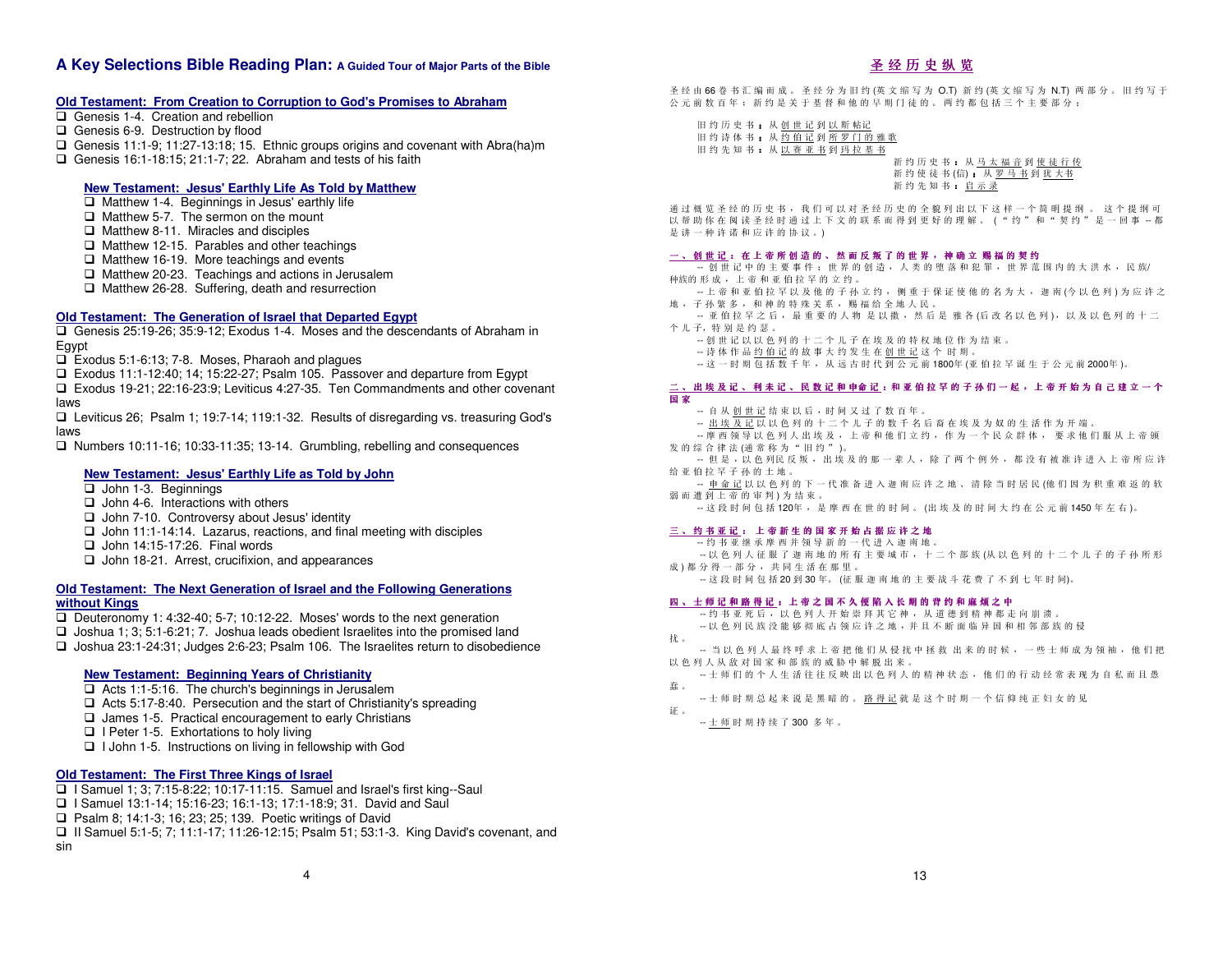### **A Brief Survey of Biblical History**

The Bible is a collection of 66 books. It is divided into the Old Testament (OT), written hundreds of years before Christ, and the New Testament (NT), written about Christ and his first followers. Each testament has three main sections:

OT Historical Books: Genesis to Esther NT Historical Books: Matthew to Acts OT Poetic Books: Job to Song of Songs (Solomon) NT Epistles (Letters): Romans to T Prophetic Books: Isaiah to Malachi OT Prophetic Books: Isaiah to Malachi

NT Epistles (Letters): Romans to Jude

This is a brief overview of Biblical history by surveying its historical books. This should help one read the Bible with a sense of context and understand it better. ("Testament" means the same thing as covenant--an agreement of commitment and promises.)

#### **I. GENESIS: IN HIS CREATED, REBELLIOUS WORLD, GOD ESTABLISHES A COVENANT OF BLESSINGS**

 - Major events of the book: creation of the world, humanity's fall into sin, a worldwide flood, forming of nations / ethnic groups, and God's covenant with Abraham.

 - God's covenant is with Abraham and descendants of his, and concerns promises of greatness, the land of Canaan (current "Israel"), many descendants, a special relationship with God, and blessing coming to all peoples of earth.

 - After Abraham, most importantly comes Isaac, then Jacob (renamed Israel), and then Israel's twelve sons, particularly Joseph.

- - The book ends with all twelve sons of Israel in Egypt in positions of privilege.
	- The poetic book Job is probably set during the time period of Genesis.
- Time period covered: thousands of years, ancient days to ~1800 BC. (Abraham is born ~ 2000 BC.)

#### **II. EXODUS, LEVITICUS, NUMBERS, & DEUTERONOMY: WITH ABRAHAM'S DESCENDANTS, GOD STARTS TO FORM A NATION FOR HIMSELF**

- Time lapse since the end of Genesis: hundreds of years.
- Exodus opens with thousands of descendants from the twelve sons of Israel in Egypt in slavery.

 - Moses leads these Israelites out of Egypt and God makes a covenant with them as a people group which requires them to obey comprehensive laws that God gives them. (This is what is usually called "the Old Covenant".)

 - But the people rebel and none of the original generation that came out of Egypt (with two exceptions) are permitted to enter into the land God promised to give to descendants of Abraham.

- Deuteronomy ends with the next generation of Israelites preparing to enter the promised land of Canaan and to remove the current inhabitants (who are judged by God because of their long-lasting wickedness).

 - Time span covered: ~120 years, Moses' life span. (Their departing Egypt was probably around 1450 BC.)

#### **III. JOSHUA: GOD'S NEWBORN NATION STARTS TO VICTORIOUSLY POSSESS ITS PROMISED LAND**

- Joshua succeeds Moses and leads the new generation into the land of Canaan.

 - The Israelites conquer all the main cities of the land and each of their twelve tribes (who descended from Israel's twelve sons) is apportioned an area to live within.

- Time span covered: 20 to 30 years. (The main conquest of the land takes under 7 years.)

#### **IV. JUDGES AND RUTH: GOD'S NATION SOON LAPSES INTO LONG LASTING DISOBEDIENCE AND TROUBLES**

 - After Joshua dies, the Israelites start worshiping other gods and become morally and spiritually corrupt.

 - The nation of Israel fails to take complete possession of it's promised land and faces repeated oppression by neighboring tribes / nations.

 - The judges were leaders who delivered the people of Israel from the threat of an enemy nation / tribe when the Israelites finally called out to God for deliverance from oppression.

 - The judges' personal lives usually reflect Israel's spiritual condition, and they often act selfishly and foolishly.

- The book of **Ruth** is an account of a trusting woman during this generally dark period of the judges. - Time span of Judges: over 300 years.

- I Kings 1:1-14; 1:28-53; 2:10-12; 3; 4:29-34, Proverbs 1; 2. King Solomon and wisdom
- **Proverbs 3-6. Wisdom of Solomon**
- $\Box$  Proverbs 11; 12; 28; 29. More wisdom of Solomon
- I Kings 5:1-6; 6:37-38; 8:1-30; 8:41-43; 8:54-9:9; 10:23-11:13. The temple and Solomon's

sin

□ Ecclesiastes 1-3; 12. Wisdom from an aged, regretful Solomon

#### **New Testament: Paul and His Explanations of Christianity**

**□ Acts 9-11. Saul's conversion and Christianity's spread to non-Jews** 

□ Acts 13:1-15:35. Saul (Paul) travels to distant cities and the Jerusalem council

 Galatians 1:1-2:10; 3:1-4:7; 5:1-6:10. Paul stresses righteousness comes through faith not law

- □ Romans 1:1-3:20. All earn God's judgment
- □ Romans 3:21-5:21. Acceptance by God through faith in Christ
- $\Box$  Romans 6-8. Living free from sin's control
- Romans 12:1-15:13. Living to please God

#### **Old Testament: The Northern and Southern Kingdoms, their Ends, Exile, and Return**

 $\Box$  I Kings 11:26-12:33; 14:21-15:34; Isaiah 1. Corruption in the divided kingdoms

 $\Box$  Isaiah 40:6-31; 66:1-4; Jeremiah 1; 2; 4:1-4; 5. Selections from the prophets

 $\Box$  II Kings 17:1-23; 18:1-8; 23:36-24:16; 25:8-12; Lamentations 1. The kingdoms conquered

 $\Box$  Daniel 1-3; 6. Daniel and friends in exile in Babylon

 $\Box$  Jeremiah 29:1-14; Ezra 1; 7:11-28; Nehemiah 1:1-2:8; 6:15-16; 9. The exiles who return to Judah

#### **New Testament: Paul and Lessons Learned Through Difficulties**

Acts 15:36-16:34; 17:16-18:11; 20:17-38; 21:27-36; 25:1-12; 28:16; 28:30-31;

II Corinthians 11:24-29. Paul's activities and hardships across the Roman empire

- $\Box$  Philippians 1-4. Joyful living in all circumstances
- □ Colossians 1-4. Christ's supremacy
- $\Box$  I Corinthians 1; 3; 13; 15. Correcting mistakes a church has made
- □ II Timothy 1-4. Instructions to a leader Paul taught

#### **Old and New Testaments: Prophecies about Christ**

Isaiah 9:1-7; 11:1-5; Jeremiah 31:31-34; Daniel 7:13-14; 9:20-27; Micah 5:2-4; Malachi 3:1-

2. Prophecies about Messiah's (Christ's) coming and a new covenant

Psalm 22:1-24; Matthew 27:27-46; Isaiah 52:13-53:12; Luke 24:33-49; Acts 2:22-39.

- Christ's death, and its meaning
- Matthew 24; 25:31-46; Acts 1:6-11; I Thessalonians 4:13-5:11; Revelation 21:1-8; 21:22-
- 22:21. Christ's return to earth to judge and rule, and the results

#### **What do I do after I finish the readings?**

 After you finish this overview, you can go back into parts of the Bible you skipped over. A book that can help you in understanding and reading each of the different Biblical books is, Talk Through the Bible by Bruce Wilkinson and Kenneth Boa. Also recommended for knowing the Bible better is, 30 Days to Understanding the Bible in 15 Minutes a Day by Dr. Max Anders. You also can go back and reread sections in this reading plan. You will most certainly see things you did not see on your first reading.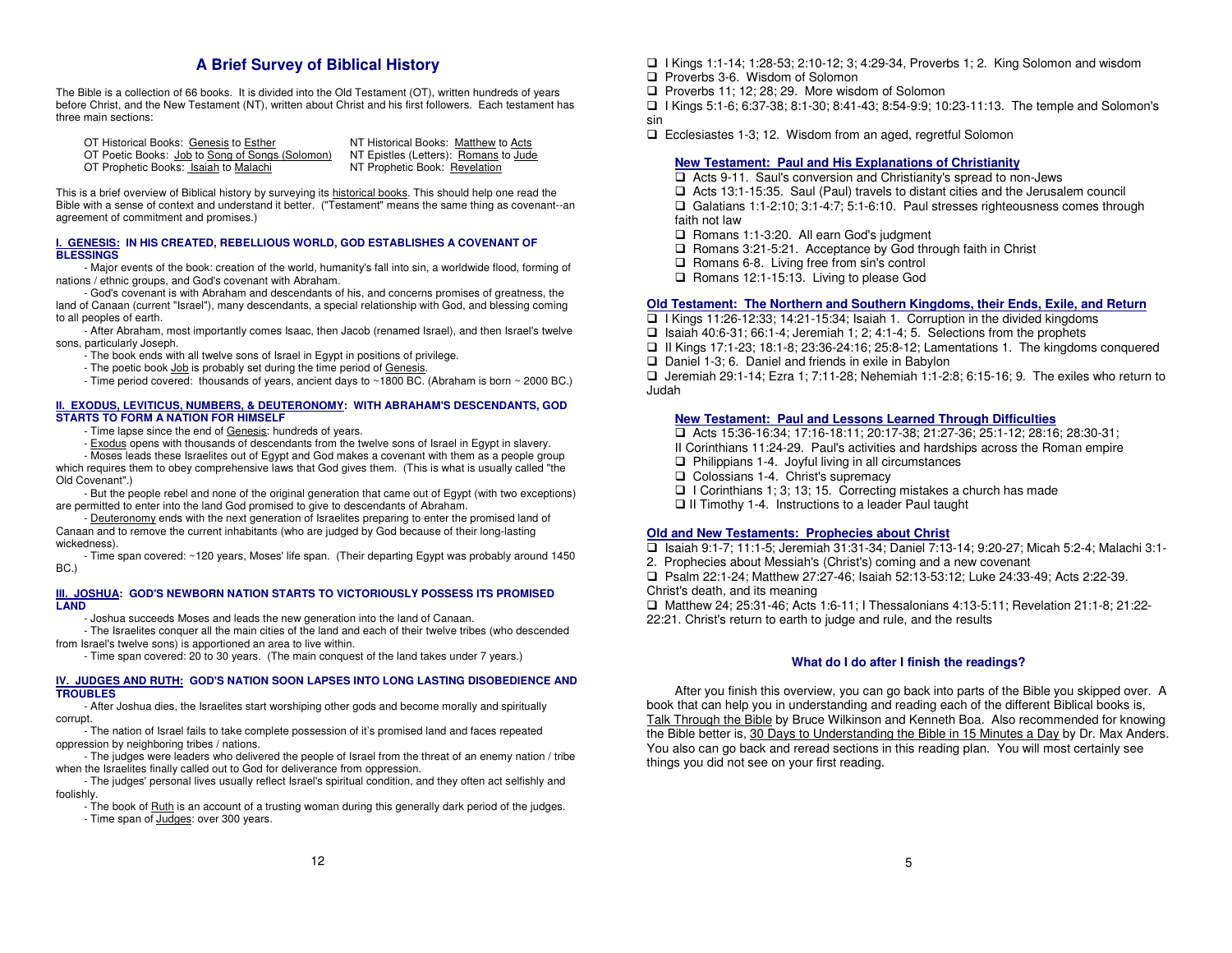#### 新约年代表(事件和经卷均根据时间顺序安排。很多时间只是大约估计。)

| 圣 经 纲 要 阅 读 计 划 -  圣 经 主 要 部 分 学 习 指 南                                                                             |                                          |        | -- 马太福音, 马可福音, 路加福音, 约翰福音             |
|--------------------------------------------------------------------------------------------------------------------|------------------------------------------|--------|---------------------------------------|
|                                                                                                                    | -耶稣诞生, 被认为是上帝赐                           |        |                                       |
| 旧约:从创世到人的堕落、到上帝对亚伯拉罕的应许<br>□ 创世记1-4, 创造和反叛                                                                         | 予的救世主                                    | 0 AD   |                                       |
| □ 创世记 6-9, 被洪水毁灭                                                                                                   |                                          |        | 经卷的颜色代码                               |
| 口 创 世 记 11:1-9: 11:27-13:18: 15, 种族/民 族 的 起 源 和 上 帝 与 亚 伯 兰 (后 来 上 帝 为 他 改 名 叫 亚<br>伯拉 罕)的盟约                       |                                          |        | 新约历史书                                 |
| □ 创 世 记 16:1-18:15: 21:1-7: 22, 亚 伯 拉 罕 和 信 心 的 试 探                                                                |                                          |        | 新约保罗书信(使徒书信)                          |
| 新约:马太福音所讲述的耶稣在人间的生活经历                                                                                              |                                          | 10 AD  | 新约其他使徒书信<br>新约先知书                     |
| $\Box$ 马太福音1-4, 耶稣人间生活的开始                                                                                          |                                          |        |                                       |
| □ 马太福音5-7, 山上宝训<br>□ 马太福音8-11, 神迹和门徒                                                                               |                                          |        |                                       |
| □ 马太福音12-15, 寓言和其它教训                                                                                               |                                          | 20 AD  |                                       |
| □ 马太福音16-19, 更多的教诲和事件                                                                                              |                                          |        |                                       |
| □ 马太福音20-23, 在耶路撒冷的训示和活动<br>□ 马太福音26-28, 受难、死亡和复活                                                                  | -耶稣开始传道、行神迹,                             |        |                                       |
|                                                                                                                    | 并在以色列呼召门徒                                |        |                                       |
| 旧约:以色列出埃及的一代                                                                                                       | -耶稣受死并复活,圣灵降临在门徒身上<br>(向门徒显现), 最早的教会开始建立 | 30 AD  | -- 使徒行传                               |
| □ 创 世 记 25:19-26:35:9-12: 出 埃 及 记 1-4, 摩 西 和 亚 伯 拉 罕 的 后 裔 在 埃 及<br>□ 出埃及记 5:1-6:13: 7-8, 摩西、法老和灾祸                 | -迫害开始, 教会发展, 保罗从迫害基                      |        |                                       |
| □ 出埃 及 记 11:1-12:40: 14: 15:22-27: 诗 篇 105, 逾 越 节 和 出 埃 及                                                          | 督徒到皈依基督                                  |        |                                       |
| □ 出埃及记 19-21; 22:16-23:9; 利未记 4:27-35, 十诫和其它约定律法<br>□ 利未记26;诗篇1:19:7-14:119:1-32,忽视与恪守上帝律法的不同结果                    | -基督教在非犹太人(外邦人)中间传播,                      | 40 AD  |                                       |
| □ 民数记 10:11-16: 10:33-11:35: 13-14, 抱怨、反叛和后果                                                                       | 信徒增加, 教会扩大                               |        |                                       |
| 新约:约翰福音所讲述的耶稣在人间的生活经历                                                                                              |                                          |        |                                       |
| □约翰福音1-3, 开端                                                                                                       | -保罗第一次旅行布道                               |        | - 雅各书                                 |
| □约翰福音4-6,与他人的接触<br>□约翰福音7-10, 对耶稣身份的不同看法                                                                           | -教会领袖宣称, 非犹太人(外邦人不<br>变成犹太人)也可以成为基督徒     | 50 AD  | - 迦拉太书, 帖撒罗尼迦前书和后书                    |
| □约翰福音11:1-14:4, 拉撒路, 反映和与门徒的最后聚集                                                                                   | -保罗横穿罗马帝国的                               |        |                                       |
| □约翰福音14:15-17:26, 最后的嘱托<br>□约翰福音18-21,被捕、被钉十字架和显现                                                                  | 第二次和第三次旅行布道                              |        | - 哥林多前书和后书<br>- 罗马书                   |
| 旧约:以色列的下一代和群盲无首的时代                                                                                                 | -保罗被捕,被送到罗马,                             | 60 AD  | - 以弗所书, 歌罗西书, 腓利门书                    |
| 口申命记1:4:32-40:5-7:10:12-22, 摩西对下一代的重托                                                                              | 并在那里遭到监禁和审讯                              |        | - 腓立比书, 提摩太前书, 提多书<br>- 彼得前书和后书, 希伯来书 |
| □约书亚记1;3;5:1-6:21;7,约书亚带领以色列民到达所应许之地                                                                               |                                          |        | - 犹大书                                 |
| □约书亚记23:1-24:31; 士师记 2:6-23; 诗篇106, 以色列人重新反叛                                                                       |                                          | 70 AD  | - 提摩太后书                               |
| 新约: 基督教时代的开始<br>□ 使 套b 行 传 1:1-5:16, 耶 路 撒 冷 教 会的 开 始                                                              |                                          |        |                                       |
| □ 使徒行传 5:17-8:40, 迫害和基督教的传播                                                                                        |                                          |        |                                       |
| □雅各书1-5, 对早期基督徒的实践性鼓励<br>□彼得前书1-5, 对於过圣洁生活的劝戒                                                                      |                                          |        |                                       |
| □约翰一书1-5, 对於过与神沟通的生活的指导                                                                                            |                                          | 80 AD  |                                       |
| 旧约:以色列的头三个君王                                                                                                       | 更多的细节和解释可以从下一部分-<br>"圣经历史纵览"             |        |                                       |
| □ 撒 母 耳 记 上 1;3;7:15-8:22;10:17-11:15, 撒 母 耳 和 以 色 列 的 第 一 个 君 王 -- 扫 罗                                            | 中找到                                      |        |                                       |
| □ 撒 母 耳 记 上 13:1-14; 15:16-23; 16:1-13; 17:1-18:9; 31, 大 卫 和 扫 罗<br>□ 诗 篇 14:1-3: 16: 23: 25: 139, 大 卫 的 诗 歌 体 写 作 |                                          | 90 AD  | - 约翰一书、二书和三书                          |
| □ 撒 母 耳 记 下 5:1-5; 7; 11:1-17; 11:26-12:15; 诗 篇 51; 53:1-3, 大 卫 王 的 立 约 和 罪 过                                      |                                          |        |                                       |
|                                                                                                                    |                                          |        | - 启示录                                 |
|                                                                                                                    |                                          | 100 AD |                                       |

11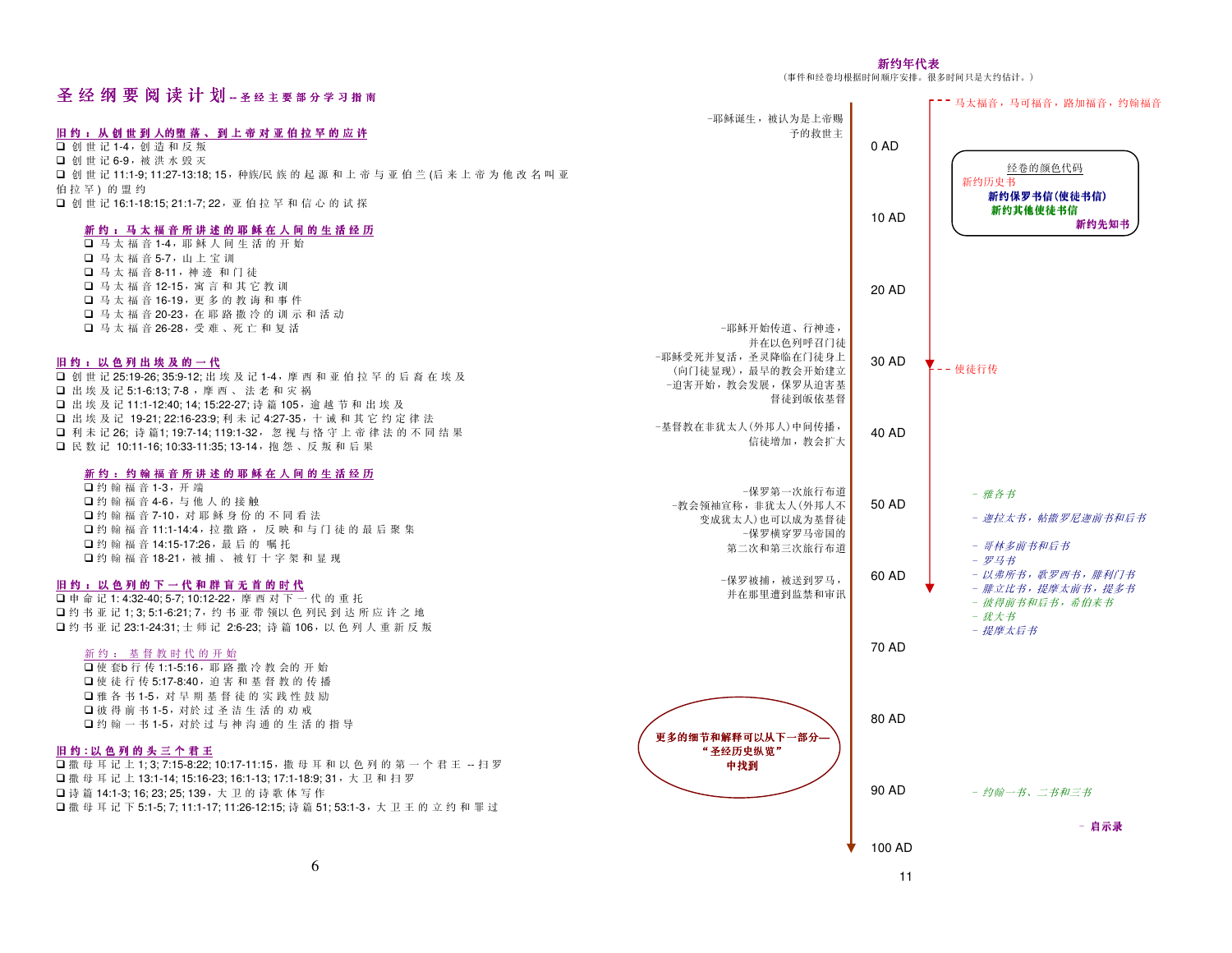#### 旧约年代表

#### (事件和经卷均根据时间顺序安排。很多时间只是大约估计。)



■列王记上 1:1-14; 1:28-53; 2:10-12; 3; 4:29-34; 箴 言 1; 2,所 罗 门 王 和 智 慧 篇 箴言 3-6,所罗门的智慧篇□箴言 11; 12; 28; 29, 所 罗 门 更 多 的 智 慧 表 达 ■列王记上 5:1-6; 6:37-38; 8:1-30; 8:41-43; 8:54-9:9; 10:23-11:13,圣殿和所罗门的罪过 □传道书 1-3;12,年老悔恨的所罗门的智慧

## **新 约 : 保 罗 和 他 对 基 督 教 的 阐 释**<br>口 使 徒 行 传 9-11 . 扫 罗 的 皈 依 和

口使徒行传 9-11,扫罗的皈依和基督教在非犹太人中的传播 □ 使 徒 行 传 13:1-15:35, 扫 罗 (保 罗 )到 远 方 城 市 的 旅 行 和 耶 路 撒 冷 大 会 □ 加 拉 太 书 1:1-2:10; 3:1-4:7; 5:1-6:10,保 罗 强 调 要 因 信 称 义 ,而 不 是 因 律 法 称 义 罗马书 1:1-3:20,世人都要受审判 罗马书 3:21-5:21,通过在基督里的信仰而被神所接受口罗马书 6-8,过摆脱罪的束缚的生活 □罗马书 12:1-15:13,过为上帝所喜悦的生活

## 旧 <sup>约</sup> **:** <sup>北</sup> <sup>方</sup> <sup>和</sup> <sup>南</sup> <sup>方</sup> <sup>列</sup> <sup>国</sup> 、 <sup>灭</sup> 亡、 <sup>流</sup> <sup>放</sup> <sup>和</sup> <sup>回</sup> <sup>归</sup>

■ 列 王 记 上 11:26-12:33; 14:21-15:34; 以 赛 亚 书 1,分 裂 中 诸 国 的 腐 败 □以赛亚书 40:6-31; 66:1-4; 耶利米书 1; 2; 4:1-4; 5, 选择先知 ■列王记下 17:1-23; 18:1-8; 23:36-24:16; 25:8-12; 耶利米哀歌 1, 征服 列国 □耶利米书 29:1-14; 以斯拉记 1; 7:11-28; 尼希米记 1:1-2:8; 6:15-16; 9, 流亡者重归犹大地

## <u>新 约 : 保 罗 和 患 难 中 学 到 的 功 课</u><br>□ 使 往 行 生 15:26 16:24:17:16 19:11:

■使徒行传15:36-16:34; 17:16-18:11; 20:17-38; 21:27-36; 25:1-12; 28:16; 28:30-31; 哥林多后书 11:24-29, <sup>保</sup> 罗在罗马帝国的活动和艰难处境■腓立比书 1-4,在任何情况下生活都充满喜乐 哥罗西书 1-4,基督的超越□ 哥林 多 前 书 1; 3; 13; 15, 改 正 教 会 的 过 犯  $\Box$  提 摩 太 后 书 1-4,保 罗 对 教 会 领 袖 的教导

## 新 <sup>约</sup> <sup>旧</sup> <sup>约</sup> : <sup>关</sup> <sup>于</sup> <sup>基</sup> <sup>督</sup> <sup>的</sup> <sup>预</sup> <sup>言</sup>

■以赛亚书 9:1-7; 11:1-5; 耶 利 米 书 31:31-34; 但 以 理 书 7:13-14; 9:20-27; → 迦 书 5:2-4; 唛 拉 基 书 3:1-2,关于,赛亚(基督)的到来和新约 □诗篇 22:1-24; 马太福音 27:27-46; 以赛亚书 52:13-53:12; 路加福音 24:33-49; 使徒行传 2:22- 39,基督受难及其意义■ 马 太 福 音 24; 25:31-46; 使 徒 行 传 1:6-11; l 贴 撒 罗 尼 迦 前 书 4:13-5:11; 启 示 录 21:1-8; 21:22-22:21,基督的再来和对世界的审判及统 治, 以及结局

## 完 成 阅 读 后 我 应 该 怎 么 办 ?<br>.

当 你 读 完 这 个 提 要 后 , 你 可 以 回 到 以 往 你 跳 过 去 的 部 分 。 阅读《 圣 经 会话》一书 会<br>王依进 그 步了解 圣 经 。 《 20 王 诗 様 圣 经 》 这 本 书 也 <sup>但 相</sup> 若 的。 收 也 可 以 回 头 重 · 有助于你进一步了解圣 经, 《30天 读 懂 圣 经 》 这 本 书 也是值 得 推 荐 的 。 你 也 可 以 回 头 重 读<br>这 个 毕 南 中 的 部 分 。 放 悠 确 完 王 铎 的 发 现 放 算 一 次 阅 读 时 没 右 发 现 的 左 西 这个指南中的部分。 你将确定 无疑的发现你第一次阅读时没有发现的东西。

7